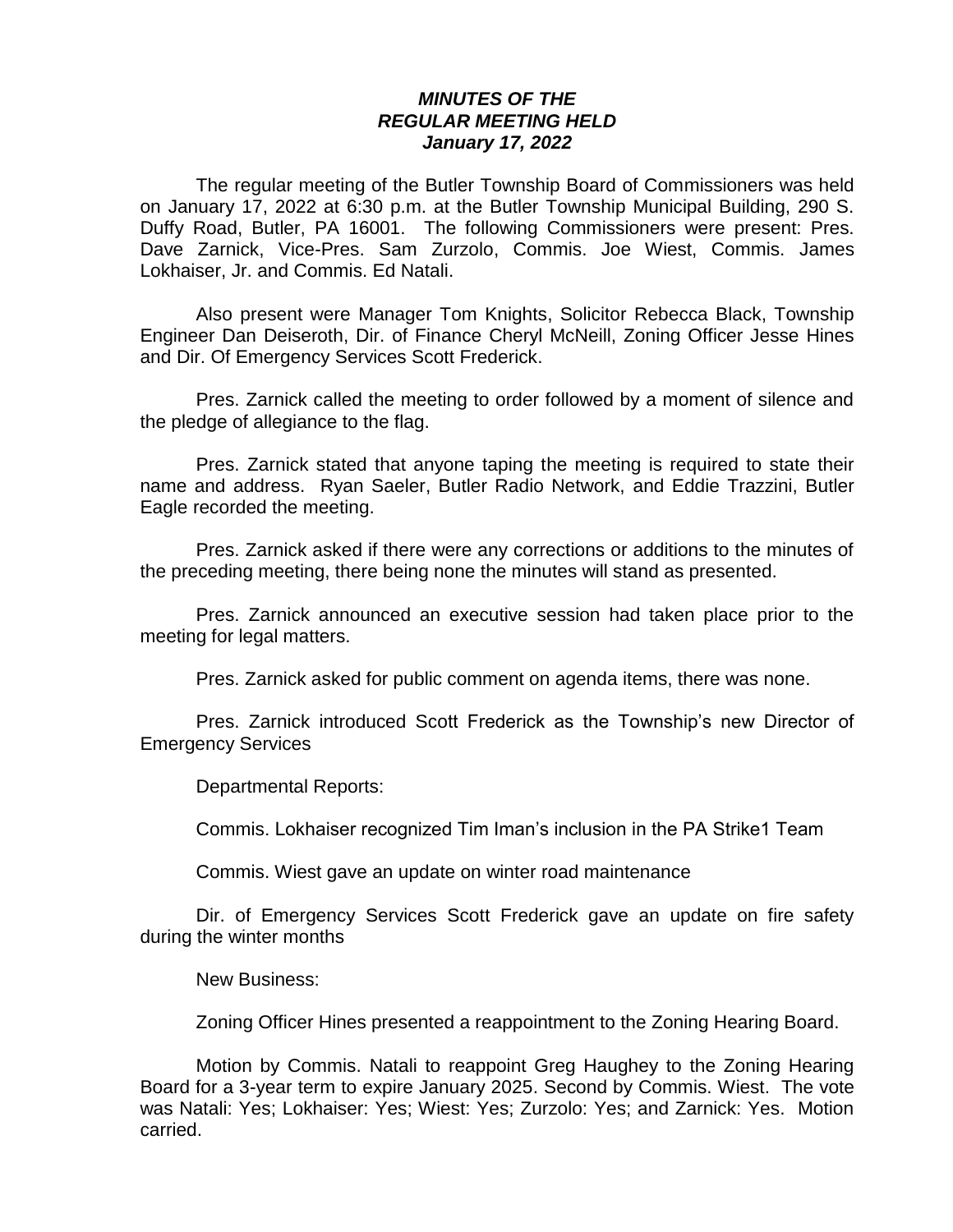Zoning Officer Hines presented a reappointment for an alternate to the Zoning Hearing Board.

Motion by Commis. Natali to reappoint Joe Gray as an alternate to the Zoning Hearing Board for a 3-year term to expire January 2025. Second by Commis. Wiest. The vote was Natali: Yes; Lokhaiser: Yes; Wiest: Yes; Zurzolo: Yes; and Zarnick: Yes. Motion carried.

Zoning Officer Hines presented an appointment to the Agriculture Security Advisory Committee.

Motion by Commis. Natali to appoint W. Brent Thomas to the Agriculture Security Advisory Committee. Second by Commis. Wiest. The vote was Natali: Yes; Lokhaiser: Yes; Wiest: Yes; Zurzolo: Yes; and Zarnick: Yes. Motion carried.

Zoning Officer Hines presented the Hazard Mitigation Plan resolution.

Motion by Commis. Natali to pass a resolution adopting the Butler County Hazard Mitigation Plan as the Hazard Mitigation Plan of Butler Township. Second by Commis. Lokhaiser. The vote was Natali: Yes; Lokhaiser: Yes; Wiest: Yes; Zurzolo: Yes; and Zarnick: Yes. Motion carried.

Zoning Officer Hines presented the Diehl Automotive Storm Water HOP.

Motion by Commis. Natali to authorize Butler Township to act as the applicant for submission of the Storm Water Highway Occupancy Permit for Diehl Automotive contingent upon compliance with Gateway Engineers review and the recording of the Storm Water Developer's Agreement for the property. Second by Commis. Wiest. The vote was Natali: Yes; Lokhaiser: Yes; Wiest: Yes; Zurzolo: Yes; and Zarnick: Yes. Motion carried.

Zoning Officer Hines presented the Autumn Woods bond reduction request.

Motion by Commis. Natali to reduce the Autumn Woods bond by \$93,454.34 leaving \$316,974.50. Second by Commis. Lokhaiser. The vote was Natali: Yes; Lokhaiser: Yes; Wiest: Yes; Zurzolo: Yes; and Zarnick: Yes. Motion carried.

Zoning Officer Hines presented the Highfield Trails 100 Phase I resolution extension.

Motion by Commis. Natali to pass a resolution extending the Highfield Trails 100 Phase I final approval until April 18, 2022. Second by Commis. Wiest. The vote was Natali: Yes; Lokhaiser: Yes; Wiest: Yes; Zurzolo: Yes; and Zarnick: Yes. Motion carried.

Zoning Officer Hines presented the Highfield Trails 112 Subdivision.

Motion by Commis. Natali to deny the Highfield Trails 112 Subdivision as the plan does not comply with the Butler Township density requirements for a cluster development per Section 300-22 M(2). Second by Commis. Lokhaiser. The vote was